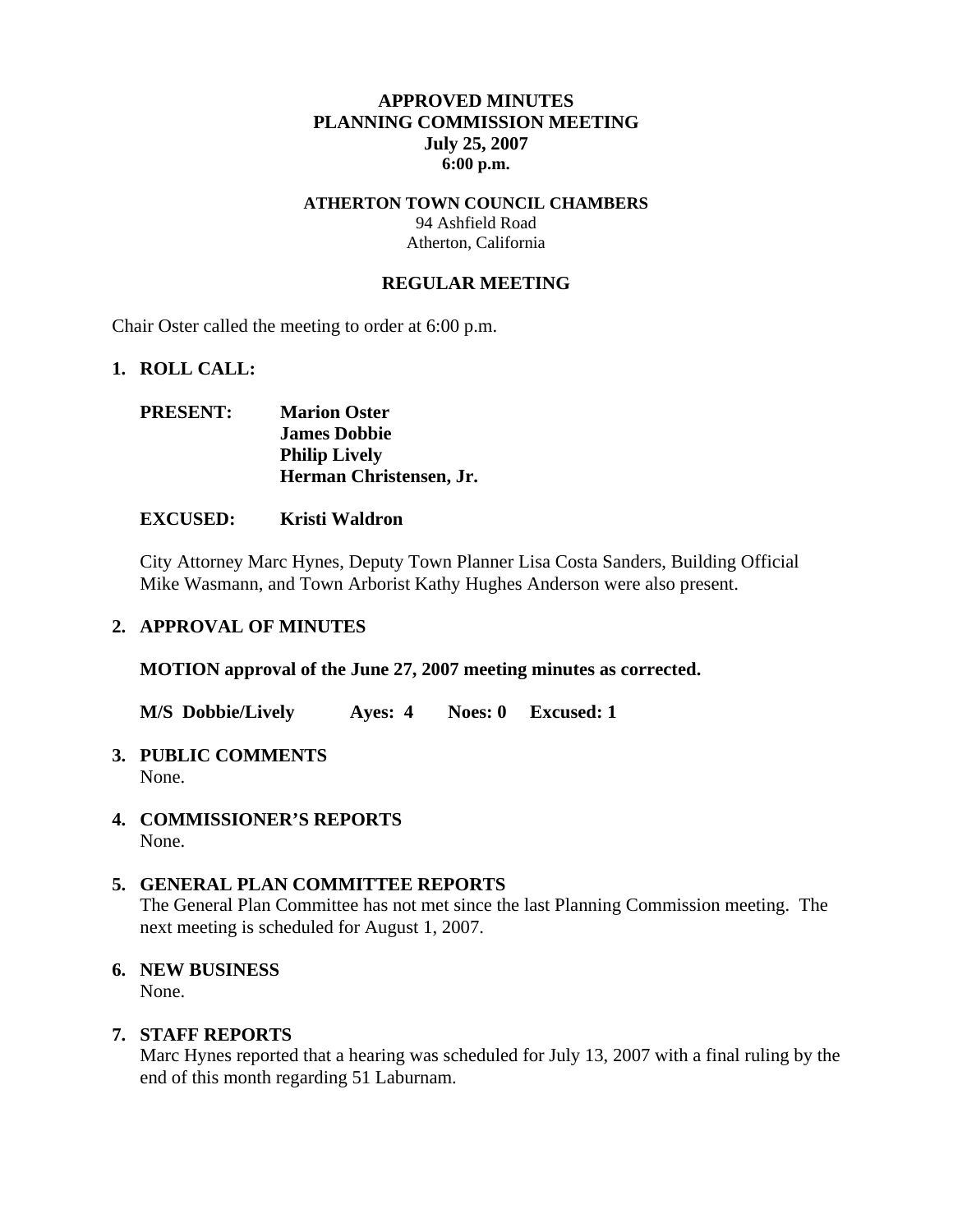## **PUBLIC HEARINGS**

**8. Conditional Use Permit – 94 Tallwood** – Conditional Use Permit request to allow a basement to exceed two feet in height above the surrounding average natural grade for hillside properties. Atherton Municipal Code section 17.36.190.

Marc Hynes introduced Jean Savaree, special legal counsel for the Town and Brian Wenter, special legal counsel for the Town. Deputy Town Planner Lisa Costa Sanders presented the staff report and introduced Dick Loewke, outside planner for the Town to respond to additional questions.

Commissioner Christensen asked if the basement area was included in the plans for the home and if it was intended to count in the floor area, and if there is any other way to calculate the cross-slope. Mr. Loewke responded that the average cross-slope determination is accurate and the correct method based on the code.

Commissioner Christensen asked if the building was constructed to the height shown on the plans? Mr. Loewke stated that there is disagreement as to what the average natural grade is.

Commissioner Christensen asked what constitutes substantial compliance? Jean Savaree stated when a code section references a specific number, you rely on that number.

Commissioner Dobbie asked at what point was the discrepancy determined. Mike Wasmann stated that it was discovered during the audit prior to the house completion.

Commissioner Dobbie asked if this should have been caught earlier? Mike Wasmann replied that the height is verified by a survey at the framing stage and that the house was built to an approved set of plans issued by the former Building Official. The approved plans included a determination of average natural grade.

Commissioner Dobbie stated that he would not want to see this happen again and need new procedures. Lisa Costa Sanders stated that Planning is now conducting a review of all plans in addition to the building department plan checker.

Commissioner Christensen asked if the basement was included in the floor area. Staff responded that a portion of the basement was included in the floor area calculations and other areas were not included (garage and porches).

### OPEN PUBLIC COMMENT

Bill Ross, attorney representing the property owners, stated that there is no indication to do anything but what was directed by the former Building Official. He stated that he feels substantial compliance relates to percentage of compliance rather than actual compliance. Mr. Ross stated that he feels 18.6% is substantial compliance with the code. He further stated that the Kings relied on approvals granted by the former building official, the cost to remedy the situation is excessive and there is no impact to neighboring property owners. Mr. Ross stated that they are not waiving any rights of the lawsuit and estoppel can serve as basis for issuing permit.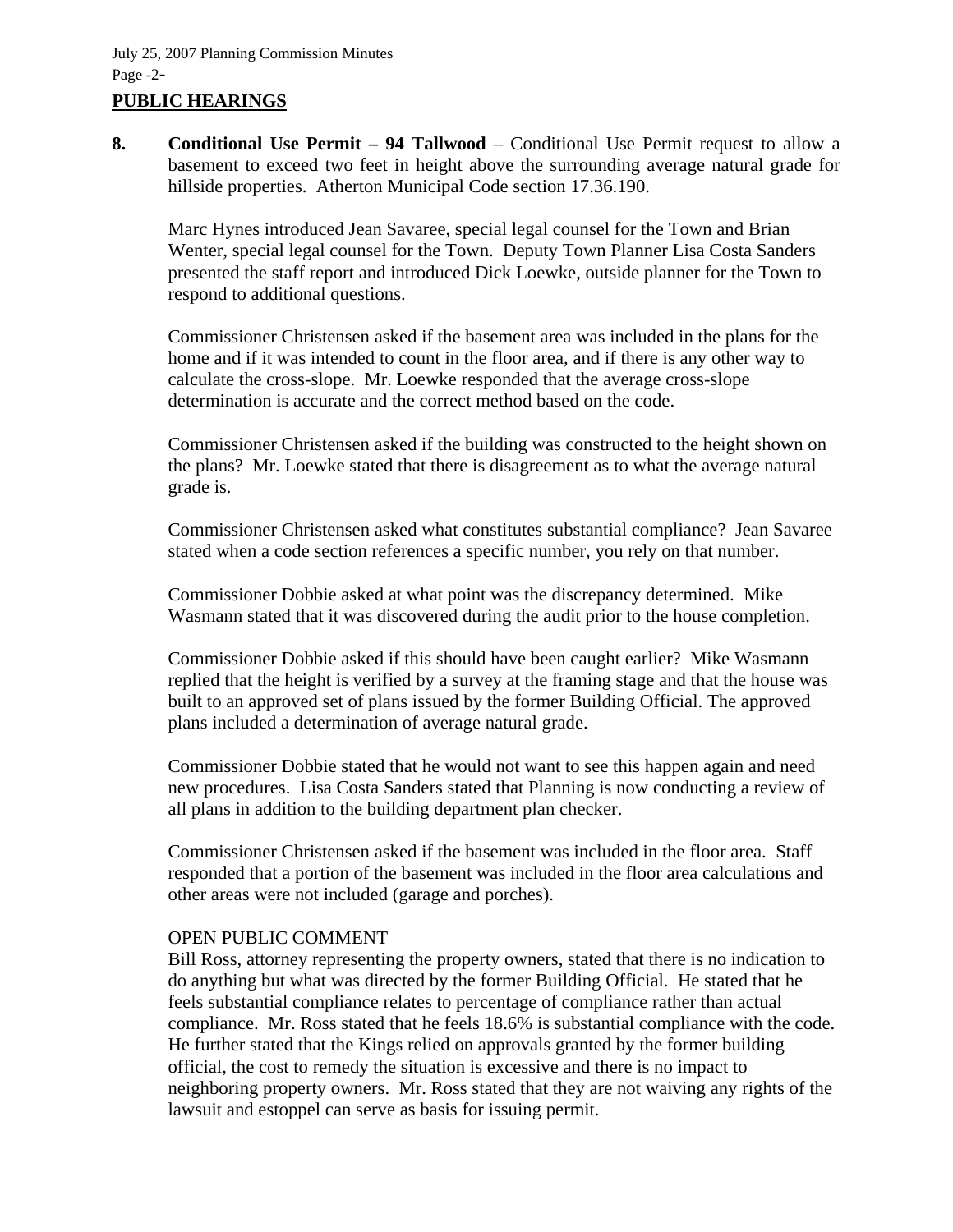July 25, 2007 Planning Commission Minutes Page -3-

> Charles Marsala, Emilie, stated that the Commission needs to look at all the factors. Mistakes were made and where is the solution. The home does not impact neighbors.

> Commissioner Dobbie stated that the Planning Commission relies on the Ordinance as written for basis of decision.

Melinda Tevis, Tallwood, stated that she raised concerns to Town management regarding the construction of this home.

Mr. Ross stated that the Commission needs to be rational n the 20% hillside rule. He further expressed concern that this process appears to be undue administrative delay.

### CLOSE PUBLIC HEARING

Commissioner Lively stated that he could not approve the request, as the property does not meet the hillside code requirement.

Commissioner Christensen stated that he relies on strict compliance with the code. Commissioner Dobbie stated he sympathizes with the property owner and stated that any modification to the ordinance with respect to this item must be done by the City Council and not the Planning Commission.

Chair Oster stated that the purpose of the Planning Commission is to enforce the Ordinance and hopes the City Council can resolve the issue

## **MOTION to deny the Conditional Use Permit allow a basement to exceed two feet in height above the surrounding average natural grade for hillside properties at 94 Tallwood based on the following findings:**

**M/S Lively/Christensen Ayes: 4 Noes: 0 Excused: 1 (Waldron)** 

### **Finding:**

- 1. The proposed project will not be detrimental or injurious to persons, property or improvement in the vicinity and will not be detrimental to the public health, peace, safety, comfort, general welfare or convenience.
- 2. The proposed project for the subject site is not consistent with the Town of Atherton General Plan and the purposes of that plan and the Zoning Code.

Chair Oster advised of the 10-day appeal period.

**9. Major Alteration Permit – 133 Atherton Avenue – Major Alteration Permit to allow** relocation of a heritage gate from the Atherton Avenue side of the property to the Elena Avenue side of the property. Atherton Municipal Code section 8.14.090(B).

Deputy Town Planner Lisa Costa Sanders presented the staff report, noted the reasons outlined in the staff report to support the request and introduced Laura Jones, town's historical consultant.

Laura Jones stated that it is important for the gates to remain on the property. She also stated that the house was demolished and there are no significant remaining structures on the property for the gates to relate to.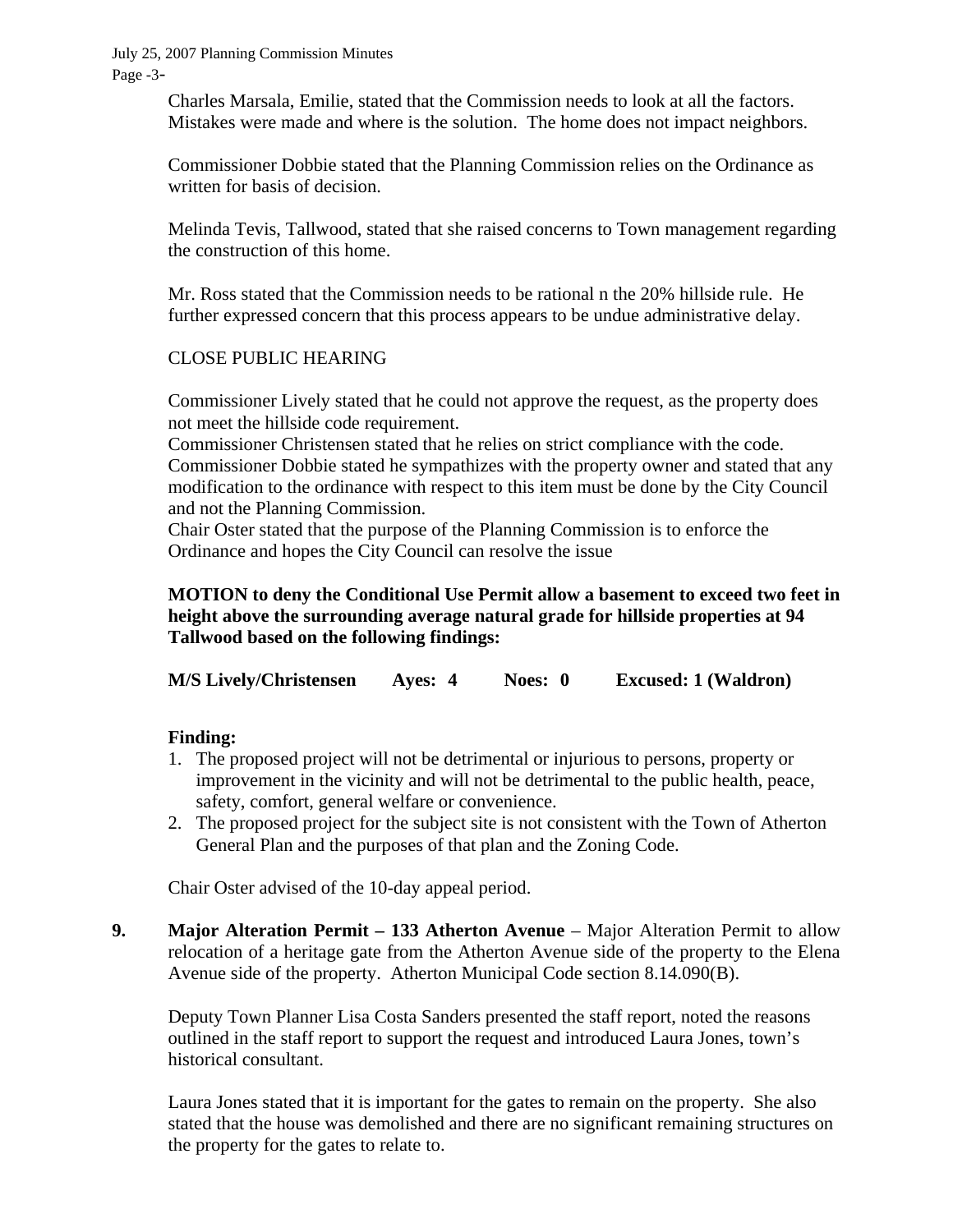July 25, 2007 Planning Commission Minutes Page -4-

> Commissioner Christensen stated that the gates will lose it relation to the public road that it has been historically located on. Ms. Jones stated that the gates will remain accessible to the public on Elena with relationship to a public street.

#### OPEN PUBLIC COMMENT

Missy Morris, Elena, stated that Elena is a busy street as a cut-through. She stated that the gates were important to the former property owner.

Benhamin McGriff, Architect, stated that his clients desire for additional privacy along Atherton Avenue with a solid wall and gate.

Commissioner Oster asked what will be located inside the property from the gates. Mr. Mr. Benjamin McGriff responded that formal gardens will be located throughout the property. Commissioner Oster asked why the gates could not remain at its current location. Mr. Benjamin McGriff responded that the owner would like a new entry to relate to the residence.

M. Madding, Edwards Lane, spoke in opposition to the request.

### CLOSE PUBLIC COMMENT

Commissioner Christensen stated that historic items should remain in place of significance. He stated that he would not object to moving the gate along the Atherton Avenue side of the property, but not to the Elena side of the property.

Commissioner Dobbie stated that he would like to see more information on intended use of the property prior to acting on the application.

Commissioner Lively stated support for the relocation as long as it retains all elements. Commissioner Oster expressed concern with the relocation.

### **MOTION to deny the Major Alteration Permit at 133 Atherton Avenue based on the following finding:**

**M/S Christensen/Dobbie Ayes: 3 Noes: 1 (Lively) Excused: 1 (Waldron)** 

### **Finding:**

1. Movement of the gate would be contrary to the historic setting of the artifact along Atherton Avenue.

2.

Chair Oster advised of the 10-day appeal period.

**10. Heritage Tree Removal Permit – 44 Tuscaloosa –** Heritage Tree Removal Permit to allow the removal of one Oak tree. Atherton Municipal Code section 8.10.

Deputy Town Planner Lisa Costa Sanders presented the staff report and stated that staff does not support the tree removal as there are no compelling reasons to remove the tree.

### OPEN PUBLIC COMMENT

Eileen Gordon, property architect was present.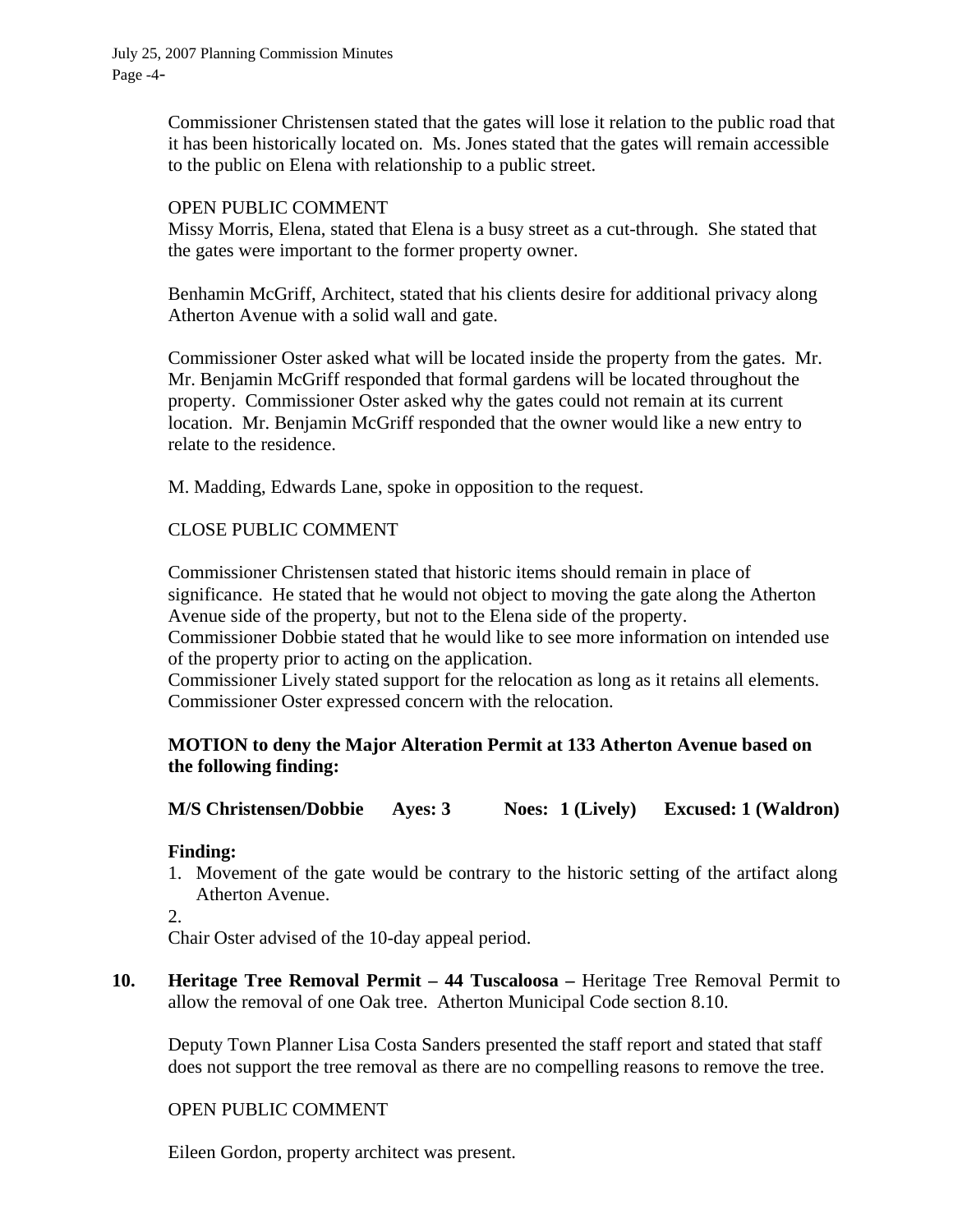### CLOSE PUBLIC COMMENT

Commissioner Dobbie stated that the tree is not a great specimen, but there is no compelling reason for its removal.

Commissioner Oster stated that the tree has nice shape and would like to see it retained.

# **MOTION to deny the Heritage Tree Removal Permit at 44 Tuscaloosa based on the following finding:**

## **M/S Lively/Christensen Ayes: 4 Noes: 0 Excused: 1 (Waldron)**

### **Finding:**

1. The removal of the tree would be contrary to the purpose and intent of the Atherton General Plan.

Chair Oster advised of the 10-day appeal period.

**11. Heritage Tree Removal Permit and Mitigated Negative Declaration – 368 Walsh Road -** Heritage Tree Removal Permit to allow the removal of thirteen heritage trees. Atherton Municipal Code section 8.10.

Deputy Town Planner Lisa Costa Sanders presented the staff report and noted the reasons outlined in the staff report to support the tree removal request based on the mitigation measures contained in the draft negative declaration.

### OPEN PUBLIC COMMENT

Steve Swanke, project architect, reviewed the intended use of the property.

## CLOSE PUBLIC COMMENT

Commissioner Lively stated that the trees appear to be at the end of their life. Commissioner Christensen stated support for the request. Commissioner Dobbie stated concurrence with other Commissioners' comments. Commissioner Oster stated that the pine trees are in the declining stage.

**MOTION that the Planning find that the Initial Study and Draft Mitigated Negative Declaration prepared for this project are adequate and in conformance with the California Environmental Quality Act.** 

**MOTION to adopt the Draft Mitigated Negative Declaration for the 368 Walsh Road Tree Removal Project.** 

**M/S Lively/Oster Ayes: 4 Noes: 0 Excused: 1 (Waldron)** 

### **Finding:**

1. The Initial Study and Draft Mitigated Negative Declaration prepared for this project are adequate and in conformance with the California Environmental Quality Act.